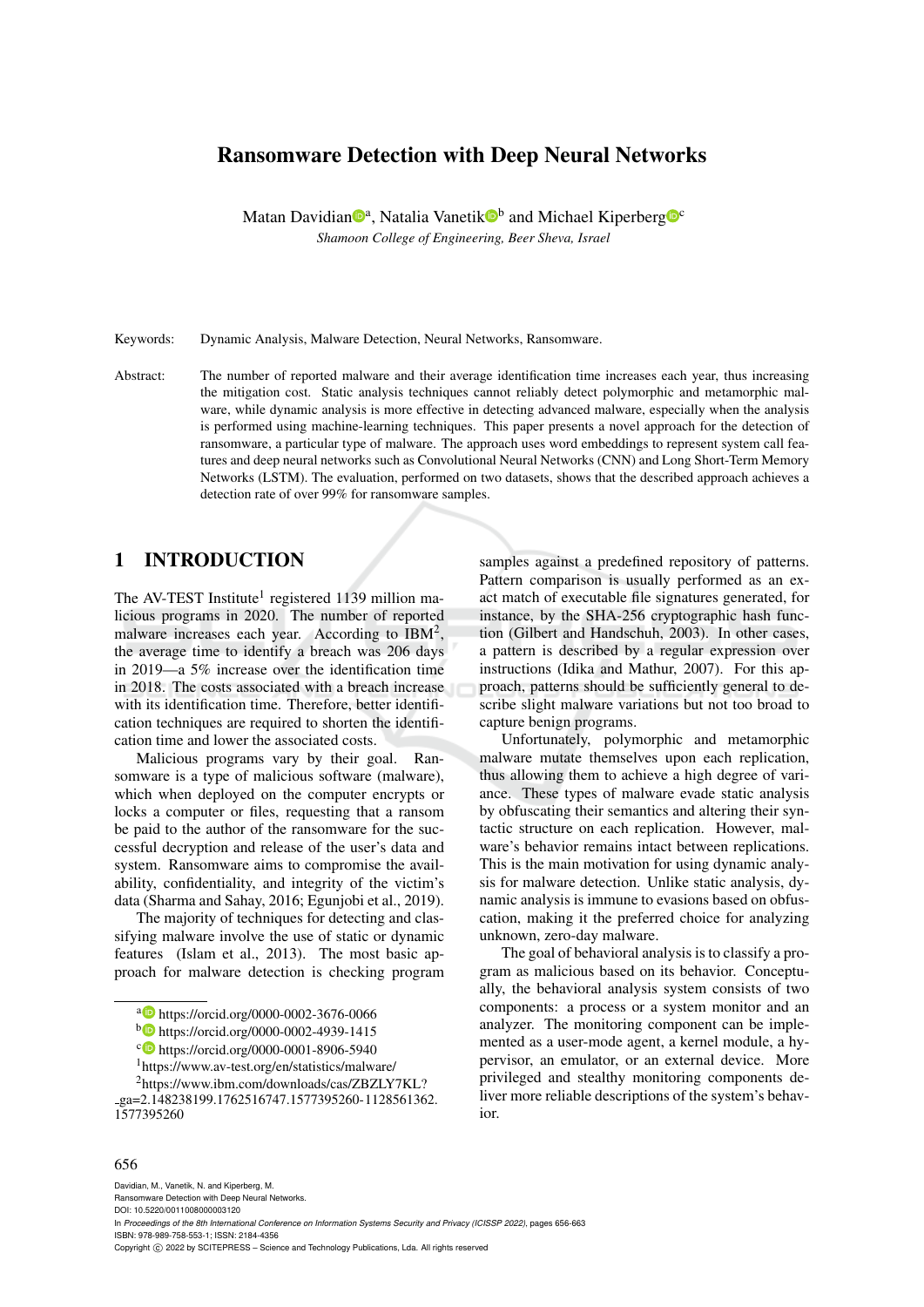While the analyzer can be based on deterministic policies with certain guarantees regarding the classification outcomes, writing such policies requires a deep understanding of the overall system operation and the security risks. Therefore, machine learning techniques become more favorable for securing systems from known and unknown malware.

In this paper, we propose a method for the classification of system call sequences that utilizes Deep Neural Networks (DNNs). We divide all system calls made by a process into relatively short sequences, and then classify those sequences as belonging to either malicious (belonging to ransomware) or benign processes.

The main contribution of this paper is three-fold:

- 1. two new datasets for training machine learning models for malware detection called REY (RnsomwarE sYstem calls) and CryptoRansom.
- 2. a novel representation of string Win32 API attributes of a system call with *word vectors* (Mikolov et al., 2013) (also called *word embeddings*) that express how a word is used in the text and what it means; they are learned by considering the context in which the words appear;
- 3. a novel approach for Ransomware detection that uses Convolutional Neural Networks (CNN) (Kim, 2014), Long Short-Term Memory (LSTM) neural networks (Hochreiter and Schmidhuber, 1997) and their combinations. We compare our approach with baseline machine learning methods and state-of-the-art solutions and show that our method achieves both higher accuracy (the ratio of correctly classified samples) and higher sensitivity (the ratio of correctly classified samples for the positive, i.e., ransomware, class of samples) than the baselines.

This paper is organized as follows. Section 2 describes related work; Section 3 describes dataset construction, representation of data features, and neural models we employ for data classification. Section 4 is dedicated to experimental evaluation, and Section 5 concludes our work.

# 2 BACKGROUND AND RELATED WORK

Malware analysis systems can be classified as static or dynamic. Static analysis systems (Iwamoto and Wasaki, 2012; Fereidooni et al., 2016) extract information from the malicious file itself without executing it. This type of analysis is fast and secure because the malicious behavior is never invoked. Un-

fortunately, modern malware employs evasion techniques whose purpose is to conceal its malicious intent. In particular, polymorphism and metamorphism are widely used in modern malware (You and Yim, 2010), thus imposing limitations on the applicability of static analysis (Moser et al., 2007).

The dynamic analysis method (Or-Meir et al., 2019) attempts to solve the difficulties imposed by polymorphic and metamorphic malware. This method concentrates on the behavior of the malware rather than on its structure. The dynamic analysis system executes the potentially malicious program, observes its actions, and classifies them as malicious or benign.

Dynamic analysis systems vary by multiple aspects: some systems perform the analysis online during normal computer operation and notify the system administrator about any potential detections (Leon et al., 2021). Other dynamic analysis systems perform the analysis in an isolated environment (Jamalpur et al., 2018).

Another aspect by which dynamic analysis systems vary is the set of observed actions. Some systems acquire fine-grained information about malware's execution, like calls to system functions (system calls) (Jamalpur et al., 2018) or even private functions of the malware itself (Dash et al., 2016). Other systems collect general information, like CPU utilization or values of performance counters (Demme et al., 2013; Zhou et al., 2018; Bahador et al., 2014; Alam et al., 2020).

Finally, dynamic analysis systems differ in the analysis method of the acquired information. Some systems determine whether the acquired behavior is malicious or benign according to a set of pre-defined rules of malicious behavior (Amit et al., 2021). Other systems, and this work, use machine-learning techniques for the classification of malicious behavior.

The machine-learning techniques can operate on dynamic features (observed actions) (Or-Meir et al., 2019), static features (e.g., executable files) (Iwamoto and Wasaki, 2012), or a combination of the two (Zhou, 2018). Multiple Machine Learning (ML) designs have been used for malware detection and classification. Extensive surveys of these works can be found in (Sneha et al., 2020). Traditional techniques include Random Forests (RF), Decision Trees (DT), Support Vector Machines (SVM), *k*nearest neighbors algorithm (kNN), Logistic Regression (LR), Multi-Layered Perceptron (MCP), and so on. Additionally, multiple techniques based on deep neural networks (NN) have been utilized for ransomware detection. We mention the most prominent papers in Table 1.

Our method belongs to the dynamic analysis cat-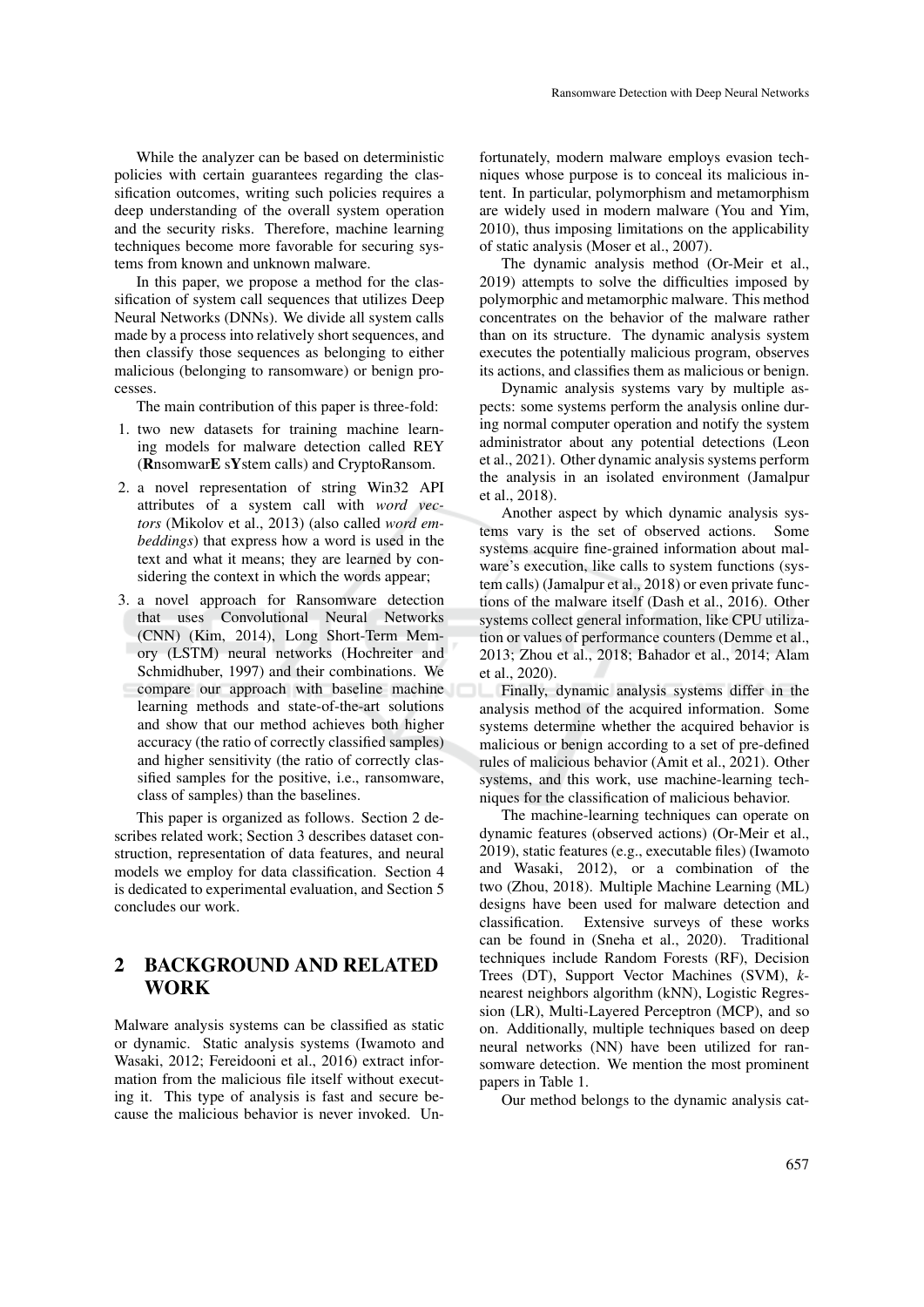|                                   | methods                            |
|-----------------------------------|------------------------------------|
| paper                             |                                    |
| (Islam et al., 2013)              | SVM, RF, DT                        |
| (Han et al., 2019)                | rule-based, tf-idf                 |
| (Rhode et al., 2019)              | NN, RF, SVM                        |
| (Zhang et al., 2019)              | DT, RF, tf-idf                     |
| (Khan et al., 2020)               | DNA sequences, feature selection   |
| (Cusack et al., 2018)             | RF                                 |
| (Alhawi et al., 2018)             | Bayes Network, MCP, RF, KNN, LR    |
| (Scalas et al., 2019)             | RF                                 |
| (Chen et al., 2019)               | TF-IDF, Linear Discriminant Analy- |
|                                   | sis, Extremely Randomized Trees    |
| (Pal et al., 2016)                | RF                                 |
| (Shaukat and Ribeiro, 2018)       | LR, SVM, NN, RF                    |
|                                   | <b>Gradient Tree Boosting</b>      |
| (Egunjobi et al., 2019)           | Naive Bayes                        |
| (Vinayakumar et al., 2017)        | shallow and deep NN                |
| (Rhode et al., 2018)              | <b>RNN</b>                         |
| (Homayoun et al., 2019)           | LSTM, CNN                          |
| (Agrawal et al., 2019)            | <b>LSTM</b> with attention         |
| (Al-Hawawreh and Sitnikova, 2019) | Convolutional Autoencoders (CAE),  |
|                                   | Variational Autoencoders (VAE)     |
| (Arabo et al., 2020)              | traditional ML and NN              |

Table 1: ML methods and feature representations in works malware detection and classification.

egory as it uses information about system calls and neural ML classifiers for malware detection. We aim to use Win32 API attributes of system calls issued by processes to determine whether a subsequence of process system calls belongs to malicious ransomware.

HNC

# 3 PROPOSED METHOD

## 3.1 Dataset Construction

#### 3.1.1 Data Collection

Our datasets consist of execution logs of benign programs and ransomware. Execution logs were collected using Windows Internals Process Monitor (Microsoft Corporation, ) under Windows 7 SP1 running on a virtual machine. We chose this OS because it has been shown to have more vulnerabilities related to ransomware in comparison to Windows 10 OS (Zavarsky et al., 2016). The execution strategy was different for benign and malicious samples. Benign logs were collected by running the PC-Mark 8 benchmark (UL Benchmarks, ) until completion. Specifically, we executed the "Storage" and the " Work" tests provided by PCMark.

We have extracted a different number of system calls for benign and ransomware samples. Our goal was to obtain a balanced dataset with a comparable number of system calls in both categories. Therefore, we extracted a different number of system calls from each sample to achieve this foal. We note that during "malicious runs" the system calls of benign processes

were also recorded. However, these system calls were excluded from the dataset.

We have recorded all Win32 API attributes that appeared in the runs, but only a subset of them was included in the datasets, as explained below. We included the following attributes: (1) process identifier, denoted by PID, which is a unique positive integer number, (2) system call name, which stands for an operation performed by the call, (3) return value, a string attribute representing either that the operation completed successfully or, if not, the error that occurred during its execution, (4) duration in seconds, computed from the start and end time of a process, (5) system call arguments. The remaining attributes were excluded from the dataset because they provide either irrelevant (e.g., parent process identifier, image path) or overly specific information (e.g., thread identifier, completion time) that cannot be used to train a generalizable ML model. A final dataset, therefore, contains a separate sequence of system calls for each process. Each sequence is identified by the run number and the process identifier.

#### 3.1.2 REY (RansomwarE sYstem Calls) Dataset

The REY dataset includes a single ransomware sample — the Jigsaw ransomware. In addition, it contains 30 benign programs that are distributed with the Windows OS.

Two runs were made to build REY, as specified **below. SHIPUBLICATIONS** 

- 1. The first run with the 'jigsaw' malware running in the background, that took 13 minutes. At that time 994,816 system calls were performed, 613,501 system calls of the malware. The system calls the malware only, from 150,000th to 236,505th, making it a total of 86,505 calls.
- 2. The second recording with only benign processes running in the background lasted for 10 minutes. 30 different processes were running. For every process, we added its first 5,000 system calls or less (if a process performed less than 5,000 calls) to the dataset.

The final size of the REY dataset is 173,010, with 86,505 malicious and 86,505 benign calls.

#### 3.1.3 CryptoRansom Dataset

The CryptoRansom dataset contains recordings of 46 different benign processes and 12 different ransomware samples. The ransomware samples are a subset of the VirusShare (Corvus Forensics, ) repository, a publicly available repository of malware samples. Each sample of the VirusShare repository was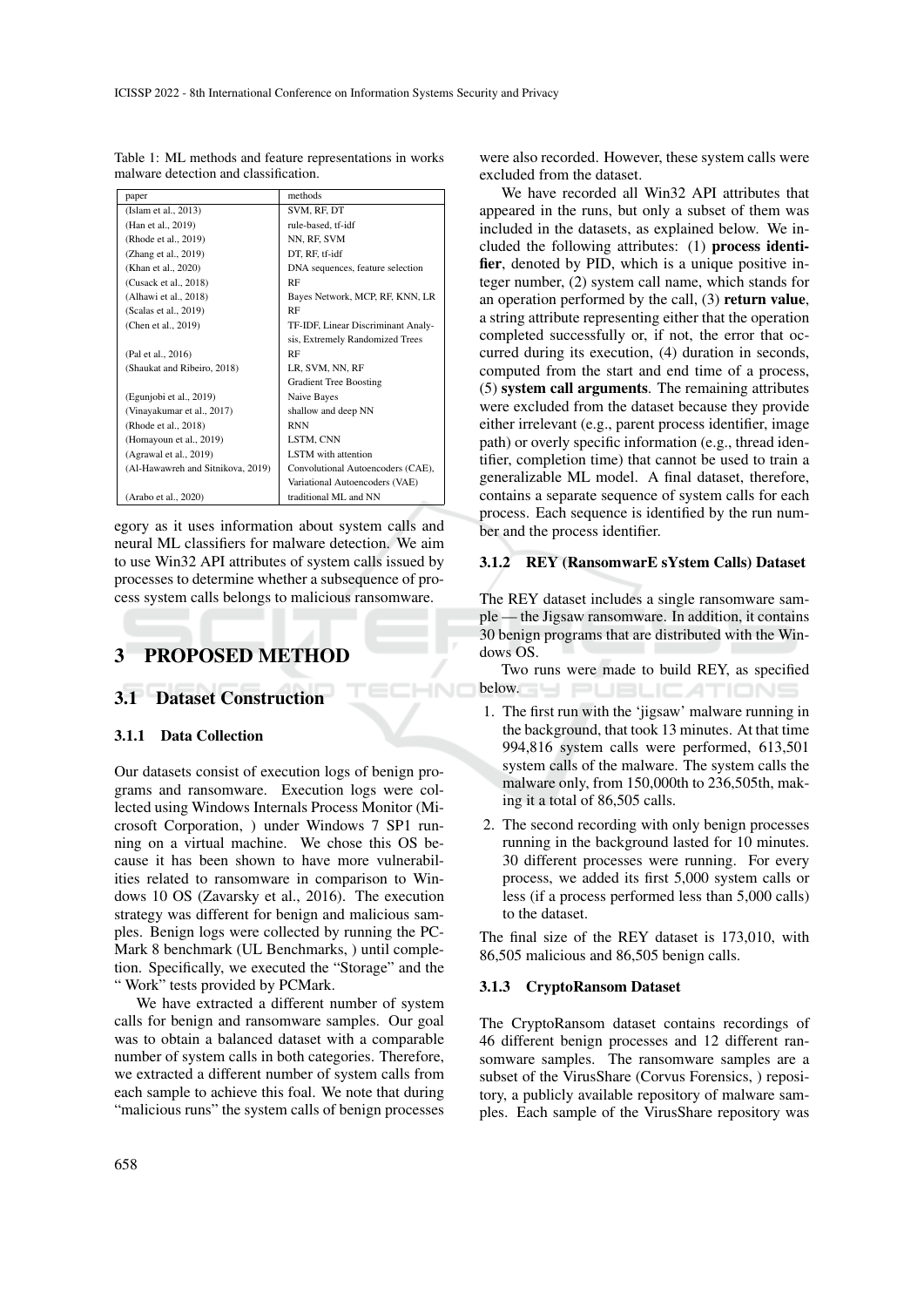submitted to VirusTotal (VirusTotal, ) for classification by multiple antivirus vendors. If the classification string of at least 10 vendors contained the substring "ransom", we included that sample in our dataset. Additionally, we verified manually that these processes indeed encrypt files.

Malicious samples (ransomware) were executed for 15 minutes. After the execution period of each sample, the virtual machines were reset to their original state. The process that performed the highest number of system calls during this 15 minutes-period was considered malicious, and it was included in the dataset. Moreover, because malicious processes manifest their malicious behavior after they complete their initialization process, we extract from the recorded system call sequence the last 10,000 entries. We recorded every one of the ransomware sample runs for 20 minutes, and included the last 10,000 system calls from these runs into the dataset. To collect data for benign processes, we performed the following three runs.

- 1. 10 minute recording of processes running in the background. There were 26 different processes, and we collected the first 5,000 system calls for every process. Overall, 36,664 system calls were collected during this run.
- 2. PCMark8 benchmark complete Work tests (UL Benchmarks, ). The Work tests are designed for testing typical office notebooks and desktop PCs that lack media capabilities and they contain the following workloads: Web Browsing, Writing, Video Chat, Spreadsheet.

There were 7 different processes (one for every test), and we collected the first 5,000 system calls (at most) for every process. Overall, 35,000 system calls were collected during this run.

3. PCMark8 benchmark complete Storage tests that contain the following workload traces – Adobe Photoshop light, Adobe Photoshop heavy, Adobe Illustrator, Adobe InDesign, Adobe After Effects, Microsoft Word, Microsoft Excel, Microsoft PowerPoint, World of Warcraft, Battlefield 3.

There were 10 different tests run on a single process, and we collected the first 5,000 system calls (at most), making it a total of 50,000 system calls.

As a result, the CryptoRansom dataset is balanced and includes the data for 46 different benign processes and 12 different ransomware samples, with 121,664 system calls of benign processes(50.34%) and 120,000 processes of ransomware processes (49.66%).

#### 3.2 Data Representation

In this section, we describe the Win32 API attributes of system calls that we have used in our neural models and baselines, and representations we built for these features.

### 3.2.1 Feature Selection

In general, attributes for Win32 API functions can be divided into three categories by their domain - time attributes, string attributes, and numeric attributes. We collected all of the attributes produced by processes. We did not use time attributes in our data model, but used subsets of string and numeric attributes that do not identify the process.

#### 3.2.2 Feature Representation

All string attributes were first split to separate words by using either delimiter (e.g., underscore, space, tab as in '*END OF FILE*') or capital letters (as in '*Query-BasicInformationFile*'). Additionally, some shortcuts were expanded into full words using hand-crafted rules – for example, '*RegQueryKey*' was replaced with '*Registry Query Key*'. Finally, all strings representing words were transformed into lower-case.

As a result, every string attribute *a* is associated with a sequence of English words  $(w_1^a, \ldots, w_n^a)$ . For every word  $w_i^a$  of an attribute *a* we extracted its *k*dimensional word vector  $\overrightarrow{w_i^a}$  (see (Mikolov et al., 2013)). We have used fastText vectors pre-trained on English webcrawl and Wikipedia of length  $k = 300$ (see (Grave et al., 2018)). The final representation of an attribute *a* is an average of word vectors of its words:

$$
a_{\text{vec}} = \text{avg}(\overrightarrow{w_1^a}, \dots, \overrightarrow{w_n^a})
$$
 (1)

All numeric attribute values were max-min normalized and prefix zero-padded to vectors of length 300, namely

$$
a_{norm} = (0, \ldots, 0, a/a_{\text{max}} - a_{\text{min}}), \qquad (2)
$$

where *a* is the original numeric attribute value, and  $a_{\text{max}}$  and  $a_{\text{min}}$  are the maximal and the minimal values of this attribute in the dataset.

### 3.3 The Pipeline

The final pipeline of our approach includes the following steps: (1) data preprocessing, during which the parameters are collected for a process, as described in Section 3.2.1; (2) data representation where all features are represented by numeric vectors as described in Section 3.2.2; (3) randomly splitting the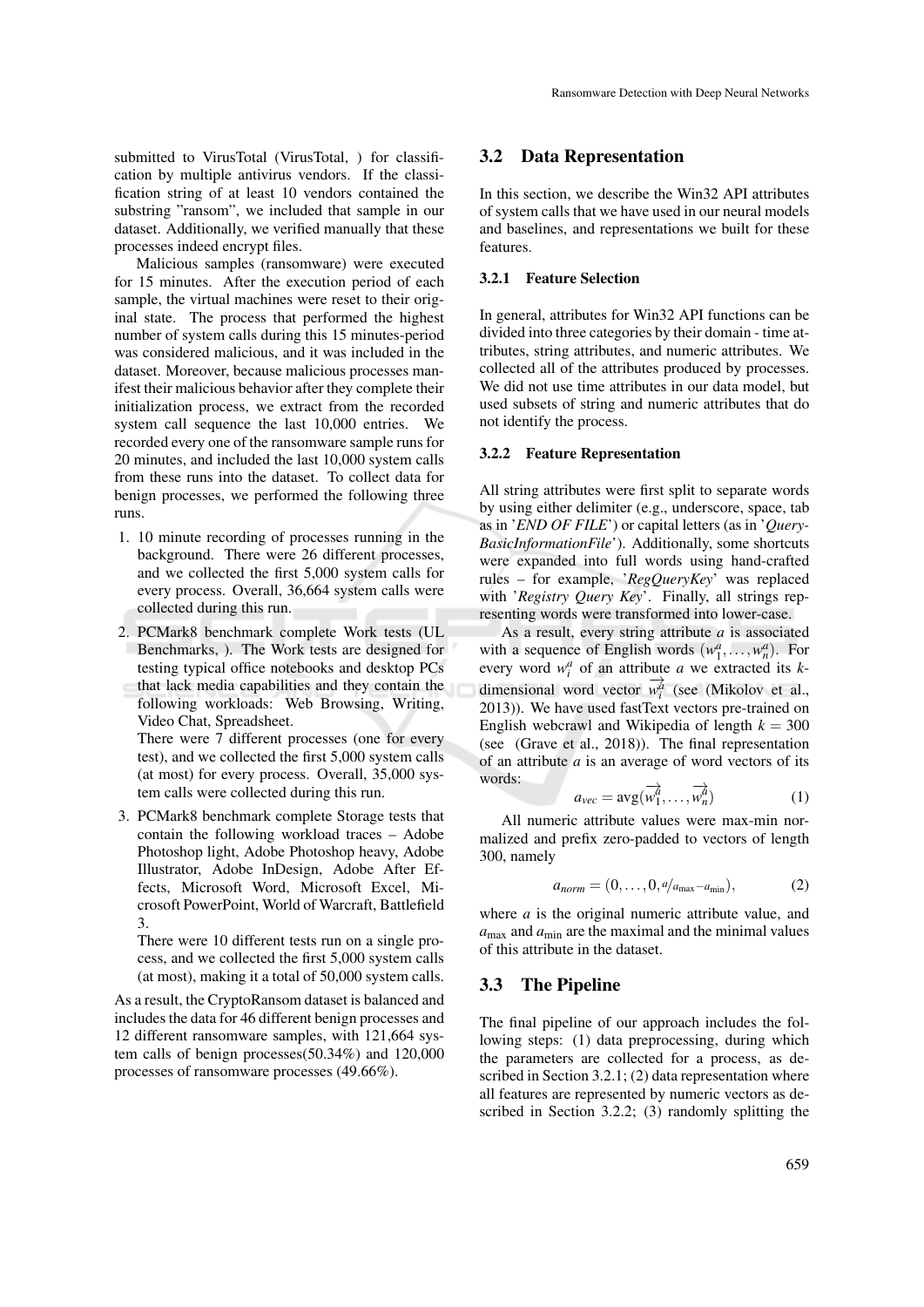| dataset      | virus | total    | virus    | benign   | majority |
|--------------|-------|----------|----------|----------|----------|
|              | types | syscalls | syscalls | syscalls | (%)      |
| <b>REY</b>   |       | 173,010  | 86,505   | 86,505   | 50       |
| CryptoRansom | 12    | 241,664  | 120,000  | 121.664  | 50.34    |

Table 2: Data summary.

process data into training and test sets; (4) generation of system call sequences for train and test set separately; (5) training and evaluation of a neural model. This approach is depicted in Figure 1.

### 3.4 Neural Classification Models

To represent a sequence of system calls of length *W*, we use the following neural models:

1. 2-dimensional CNN, where every system calls a 300-dimensional representing either a numeric or a string attribute as described in Section 3.2.2. A system call sequence of length *W* is then represented by  $N_{features} \times 300 \times W$  tensor  $S_{N_{features}} \times$  $300 \times W$ , where  $N_{features} = 57$  is the number of

system calls features. This model uses two convolutional layers with kernel size 3 and "relu" activation, followed by three decreasing fully connected layers.

- 2. Many-to-one LSTM layer with the number of neurons set to *Nfeatures* with sigmoid activation.
- 3. CNN-LSTM that combines the CNN and the LSTM; it is built from a two-dimensional CNN layer followed by a unidirectional LSTM layer.

For all the models loss function was defined to be binary crossentropy, and Adam optimization algorithm (Chang et al., 2018) was used.

## 4 EXPERIMENTS

#### 4.1 Datasets

We evaluate our approach on two datasets – REY and CryptoRansom – whose construction is described in detail in Section 3.1. In all cases, the data were randomly shuffled and split to the 80% training set/20% test set. All the methods were trained on the training set and evaluated on the test set; evaluation results are reported below. A summary of dataset parameters is given in Table 2, together with the majority vote.

### 4.2 Setup and Metrics

The tests were performed on a server with Tesla K80(NVIDIA) GPU, Intel Xeon 2.3GHz CPU, 24 GB or RAM and 400GB SSD. Neural models were implemented using Keras (Chollet et al., 2015) with the TensorFlow backend (Abadi et al., 2015), and we used sklearn (Pedregosa et al., 2011) implementations of RF and SVM algorithms. We report binary classification accuracy (measured as the ratio of correctly labeled samples to all samples), the runtime it too to train and test each system, and sensitivity (the proportion of true positives to all positives).

#### 4.3 Evaluation Results and Analysis

We used RandomForest (Ho, 1995; Breiman, 2001) (RF) and Support Vector Machine (SVM) (Cortes and Vapnik, 1995), with linear and poly-kernel, as baseline models. We have also used a dense Fully-Connected Neural model (FCN) with 7 layers as a neural baseline. The neural models we compared to baselines are the CNN model, the LSTM model, and the stacked CNN-LSTM model, all described in Section 3.4. All neural models, including the baseline, ran for 10 epochs with batch size 12.

Table 3 shows evaluations results for baselines on both datasets. We report binary classification accuracy and sensitivity for the 'Yes' class, e.g., the ratio of correctly determined virus sequences to all virus sequences in the data. SVM with poly kernel on the CryptoRansom dataset was discovered to be too slow and it was stopped after 10 hrs of training; therefore, its results are not reported. Table 4 shows evaluations results for neural models that use CNN or LSTM or both; *W* denotes the length of system call sequences analyzed by a model. The aim of this experiment was also to determine what sequence length is optimal w.r.t. the accuracy and training and test times; best scores are marked in bold.

As can be seen from Table 4, classification accuracy is very high for CNN and CNN-LSTM models, and it is much lower for the LSTM model. Different values of *W* produce minor variation in accuracy scores of CNN and CNN-LSTM models, and we conducted tests to check if the difference in these results is statistically significant by applying Wilcoxon paired non-parametric two-tail test (Wilcoxon, 1992). It is worth noting that the Wilcoxon test applied to the CryptoRansom dataset showed no statistical significance in any of the above tests, and therefore we focused our efforts on the REY dataset.

Table 5 demonstrates results of prediction comparison for different values of *W* for both CNN and CNN-LSTM models on the REY dataset, and comparison of predictions of these models for the same *W*. We can conclude that the difference between predictions of CNN and CNN-LSTM for the same *W* is statistically significant in every case, while CNN model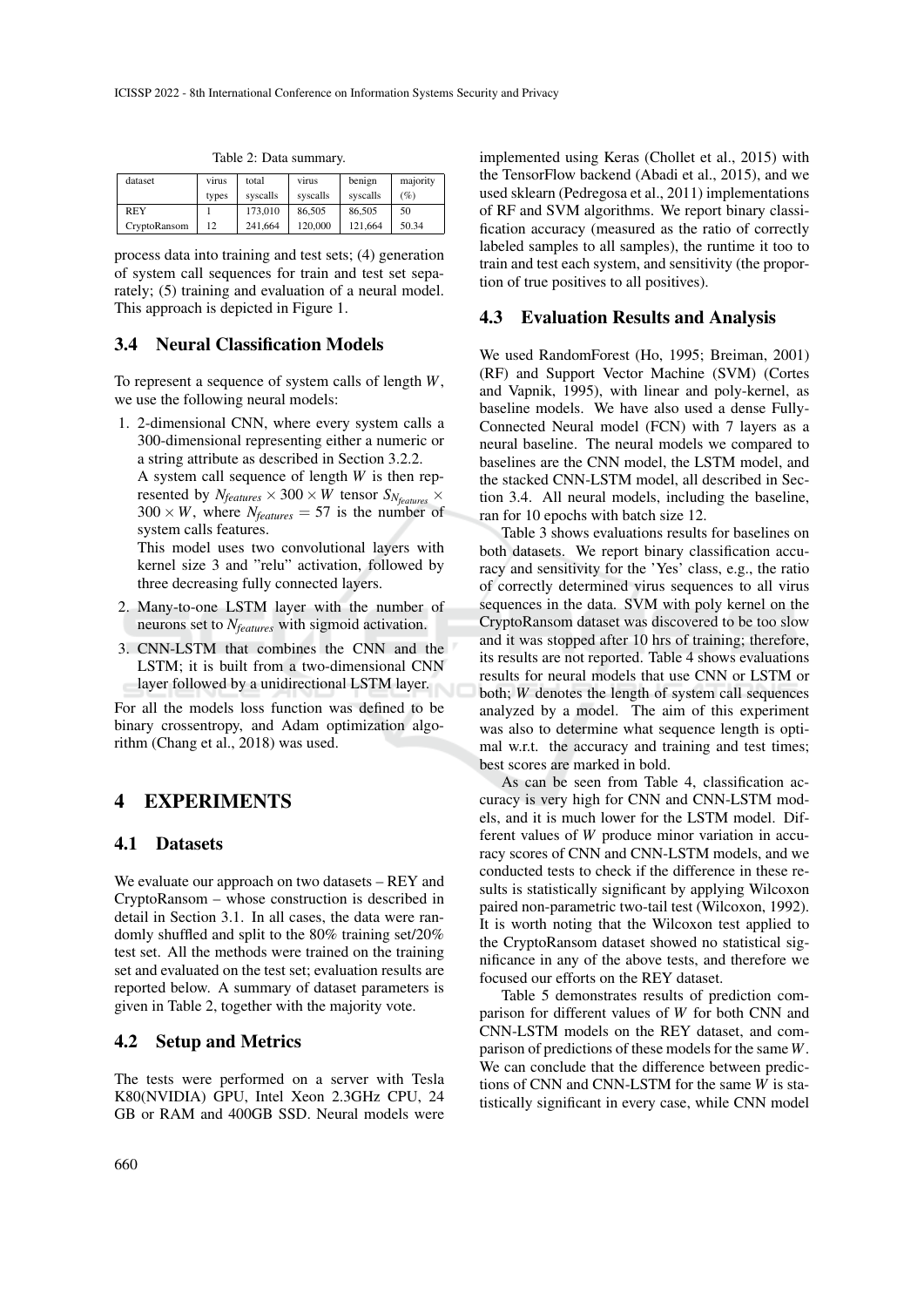

Figure 1: Pipeline of the ransomware detection with neural models.

Table 3: Baselines evaluation scores and runtime.

|                     | <b>REY</b> dataset |                 |        | CryptoRansom dataset  |                  |                 |            |
|---------------------|--------------------|-----------------|--------|-----------------------|------------------|-----------------|------------|
| baseline            | train time $(m)$   | test time $(m)$ | acc(%) | baseline              | train time $(m)$ | test time $(m)$ | $\sec(\%)$ |
| RF                  | 36.7               | 0.02            | 87.85  | RF                    | 14.25            | 0.04            | 93.34      |
| SVM (linear kernel) | 7.5                | 0.003           | 83.28  | SVM (linear kernel)   | 174.57           | 0.73            | 92.97      |
| SVM (poly kernel)   | 59                 | 11.2            | 52.05  | SVM (poly kernel) $3$ |                  |                 |            |
| <b>FCN</b>          | 4.61               | 0.47            | 85.7   | <b>FCN</b>            | 14.25            | 0.83            | 93.34      |

Table 4: Evaluation scores and runtime for CNN, LSTM and CNN-LSTM neural models; *W* is the length of a system calls sequence. All times are in minutes.

| REY dataset     |    |            |                      |            |           |  |  |  |
|-----------------|----|------------|----------------------|------------|-----------|--|--|--|
| model           | W  | $acc (\%)$ | sens $(\%)$          | train time |           |  |  |  |
| <b>CNN</b>      | 3  | 96.67      | 93.71                | 4.15       | 0.028     |  |  |  |
| <b>CNN</b>      | 6  | 99.51      | 99.02                | 6.88       | 0.567     |  |  |  |
| <b>CNN</b>      | 9  | 99.41      | 99.23                | 10.75      | 0.789     |  |  |  |
| <b>CNN</b>      | 12 | 99.74      | 99.51                | 18.83      | 1.191     |  |  |  |
| <b>CNN</b>      | 15 | 99.82      | 99.65                | 36.13      | 1.516     |  |  |  |
| <b>LSTM</b>     | 3  | 51.40      | 100                  | 3.46       | 0.4       |  |  |  |
| <b>LSTM</b>     | 6  | 95.23      | 97.02                | 7.01       | 0.539     |  |  |  |
| <b>LSTM</b>     | 9  | 85.12      | 86.31                | 10.95      | 0.8       |  |  |  |
| <b>LSTM</b>     | 12 | 79.76      | 82.55                | 18.83      | 1.842     |  |  |  |
| <b>LSTM</b>     | 15 | 82.34      | 87.68                | 35.88      | 1.442     |  |  |  |
| <b>CNN-LSTM</b> | 3  | 95.79      | 93.81                | 4.54       | 0.031     |  |  |  |
| <b>CNN-LSTM</b> | 6  | 97.93      | 98.76                | 8.23       | 0.551     |  |  |  |
| <b>CNN-LSTM</b> | 9  | 99.62      | 99.23                | 12.36      | 0.812     |  |  |  |
| <b>CNN-LSTM</b> | 12 | 99.71      | 99.41                | 20.8       | 1.192     |  |  |  |
| <b>CNN-LSTM</b> | 15 | 99.74      | 99.48                | 36.73      | 1.054     |  |  |  |
|                 |    |            | CryptoRansom dataset |            |           |  |  |  |
| model           | W  | $acc (\%)$ | sens $(\%)$          | train time | test time |  |  |  |
| <b>CNN</b>      | 3  | 95.31      | 97.59                | 2.27       | 0.13      |  |  |  |
| <b>CNN</b>      | 6  | 99.27      | 99.29                | 5.72       | 0.7       |  |  |  |
| <b>CNN</b>      | 9  | 99.59      | 99.77                | 9.92       | 2.02      |  |  |  |
| <b>CNN</b>      | 12 | 99.53      | 99.95                | 20.1       | 2.51      |  |  |  |
| <b>CNN</b>      | 15 | 99.70      | 99.70                | 39.1       | 2.28      |  |  |  |
| <b>LSTM</b>     | 3  | 89.72      | 83.23                | 4.86       | 0.14      |  |  |  |
| <b>LSTM</b>     | 6  | 89.73      | 85.47                | 10.96      | 0.71      |  |  |  |
| <b>LSTM</b>     | 9  | 92.14      | 88.93                | 16.68      | 5.68      |  |  |  |
| <b>LSTM</b>     | 12 | 48.77      | 48.83                | 24.39      | 2.47      |  |  |  |
| <b>LSTM</b>     | 15 | 94.47      | 95.42                | 42.51      | 2.17      |  |  |  |
| <b>CNN-LSTM</b> | 3  | 97.32      | 96.74                | 6.14       | 0.38      |  |  |  |
| <b>CNN-LSTM</b> | 6  | 98.84      | 98.39                | 11.19      | 0.72      |  |  |  |
| <b>CNN-LSTM</b> | 9  | 99.60      | 99.65                | 17.02      | 1.32      |  |  |  |
| <b>CNN-LSTM</b> | 12 | 99.69      | 99.72                | 24.8       | 2.51      |  |  |  |
| <b>CNN-LSTM</b> | 15 | 99.74      | 99.82                | 72.15      | 2.35      |  |  |  |

predictions do not improve from  $W = 9$  to  $W = 15$ . Because the highest accuracy is achieved by CNN with  $W = 6$ , we selected this model as the best one.

| Table 5: Statistical significance tests on the REY dataset for |  |  |  |  |  |  |  |
|----------------------------------------------------------------|--|--|--|--|--|--|--|
| CNN and CNN-LSTM models.                                       |  |  |  |  |  |  |  |

|  | model                    | from $W$        |                 | to $W$       | significant?   | p-value  |
|--|--------------------------|-----------------|-----------------|--------------|----------------|----------|
|  |                          |                 |                 |              |                |          |
|  | <b>CNN-LSTM</b>          |                 | 3               | 6            | yes            | 0.0057   |
|  | <b>CNN-LSTM</b>          |                 | 6               | 9            | yes            | < 0.0001 |
|  | CNN-LSTM                 |                 | 9               | 12           | no             | 0.6694   |
|  | <b>CNN-LSTM</b>          |                 | 12              | 15           | no             | 0.9115   |
|  | <b>CNN</b>               |                 | 3               | 6            | yes            | 0.0124   |
|  | <b>CNN</b>               |                 | 6               | 9            | yes            | 0.0056   |
|  | <b>CNN</b><br><b>CNN</b> |                 | 9               | 12           | n <sub>0</sub> | 0.3482   |
|  |                          |                 | 12              | 15           | n <sub>0</sub> | 0.9557   |
|  | model 1                  | model 2         |                 | W            | significant?   | p-value  |
|  | <b>CNN</b>               | <b>CNN-LSTM</b> |                 | $\mathbf{3}$ | yes            | < 0.0001 |
|  | <b>CNN</b>               | <b>CNN-LSTM</b> |                 |              | yes            | < 0.0001 |
|  | <b>CNN</b>               |                 | <b>CNN-LSTM</b> | 9            | yes            | < 0.0001 |
|  | <b>CNN</b>               | <b>CNN-LSTM</b> |                 |              | no             | 0.125    |
|  | <b>CNN</b>               |                 | <b>CNN-LSTM</b> | 15           | yes            | 0.0146   |

# 5 CONCLUSIONS

In this paper, we present a method for ransomware detection that classifies system call sequences of a process as belonging to either malicious and or benign categories with very high accuracy. We represented processes as sequences of system calls and used NLP-based representation of system call features that are words or multi-word expressions. Then, we defined neural models that use CNN and LSTM neural layers, and process system call sequences of predefined length *W*. We evaluated our approach on two datasets: (1) REY dataset, and (2) CryptoRansom dataset, whose construction and annotation are described in Section 3.1.

From the evaluation, we can conclude that models using CNN as their first layers, such as pure CNN and CNN-LSTM, achieve the highest classification accuracy of over 99% on both datasets, while the pure LSTM model falls far behind. Moreover, statistical significance tests we conducted show that there is no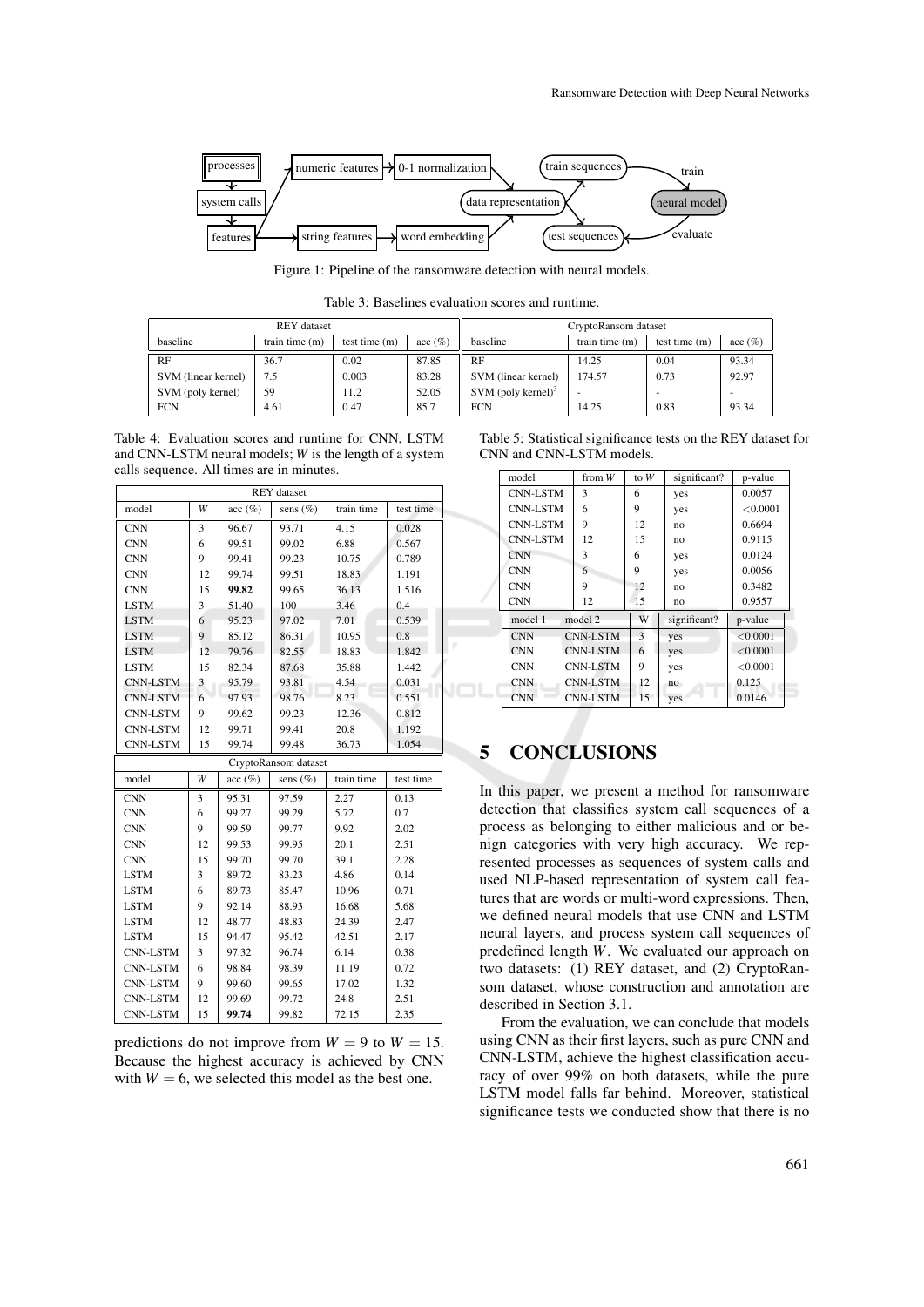need to enlarge *W* beyond 6 and that the results of the CNN neural model are just as good as the results of the CNN-LSTM that contains a recurrent layer and is therefore slower. From a practical perspective, it means that short system calls sequences are enough to determine whether or not the process is malicious, and that this detection can be done using a fast pretrained CNN model.

## **REFERENCES**

- Abadi, M., Agarwal, A., Barham, P., Brevdo, E., Chen, Z., Citro, C., Corrado, G. S., Davis, A., Dean, J., Devin, M., Ghemawat, S., Goodfellow, I., Harp, A., Irving, G., Isard, M., Jia, Y., Jozefowicz, R., Kaiser, L., Kudlur, M., Levenberg, J., Mané, D., Monga, R., Moore, S., Murray, D., Olah, C., Schuster, M., Shlens, J., Steiner, B., Sutskever, I., Talwar, K., Tucker, P., Vanhoucke, V., Vasudevan, V., Viegas, F., Vinyals, O., ´ Warden, P., Wattenberg, M., Wicke, M., Yu, Y., and Zheng, X. (2015). TensorFlow: Large-scale machine learning on heterogeneous systems. Software available from tensorflow.org.
- Agrawal, R., Stokes, J. W., Selvaraj, K., and Marinescu, M. (2019). Attention in recurrent neural networks for ransomware detection. In *ICASSP 2019-2019 IEEE International Conference on Acoustics, Speech and Signal Processing (ICASSP)*, pages 3222–3226. IEEE.
- Al-Hawawreh, M. and Sitnikova, E. (2019). Leveraging deep learning models for ransomware detection in the industrial internet of things environment. In *2019 Military Communications and Information Systems Conference (MilCIS)*, pages 1–6. IEEE.
- Alam, M., Sinha, S., Bhattacharya, S., Dutta, S., Mukhopadhyay, D., and Chattopadhyay, A. (2020). Rapper: Ransomware prevention via performance counters. *arXiv preprint arXiv:2004.01712*.
- Alhawi, O. M., Baldwin, J., and Dehghantanha, A. (2018). Leveraging machine learning techniques for windows ransomware network traffic detection. In *Cyber threat intelligence*, pages 93–106. Springer.
- Amit, G., Yeshooroon, A., Kiperberg, M., and Zaidenberg, N. J. (2021). Dlp-visor: A hypervisor-based data leakage prevention system. In *ICISSP*, pages 416–423.
- Arabo, A., Dijoux, R., Poulain, T., and Chevalier, G. (2020). Detecting ransomware using process behavior analysis. *Procedia Computer Science*, 168:289–296.
- Bahador, M. B., Abadi, M., and Tajoddin, A. (2014). Hpcmalhunter: Behavioral malware detection using hardware performance counters and singular value decomposition. In *2014 4th International Conference on Computer and Knowledge Engineering (ICCKE)*, pages 703–708. IEEE.
- Breiman, L. (2001). Random forests. *Machine learning*, 45(1):5–32.
- Chang, Z., Zhang, Y., and Chen, W. (2018). Effective adamoptimized lstm neural network for electricity price

forecasting. In *2018 IEEE 9th international conference on software engineering and service science (IC-SESS)*, pages 245–248. IEEE.

- Chen, Q., Islam, S. R., Haswell, H., and Bridges, R. A. (2019). Automated ransomware behavior analysis: Pattern extraction and early detection. In *International Conference on Science of Cyber Security*, pages 199– 214. Springer.
- Chollet, F. et al. (2015). Keras. https://github.com/fchollet/ keras.
- Cortes, C. and Vapnik, V. (1995). Support-vector networks. *Machine learning*, 20(3):273–297.
- Corvus Forensics. Virusshare.com. https://virusshare.com/. Accessed: 2021-05-11.
- Cusack, G., Michel, O., and Keller, E. (2018). Machine learning-based detection of ransomware using sdn. In *Proceedings of the 2018 ACM International Workshop on Security in Software Defined Networks & Network Function Virtualization*, pages 1–6.
- Dash, S. K., Suarez-Tangil, G., Khan, S., Tam, K., Ahmadi, M., Kinder, J., and Cavallaro, L. (2016). Droidscribe: Classifying android malware based on runtime behavior. In *2016 IEEE Security and Privacy Workshops (SPW)*, pages 252–261. IEEE.
- Demme, J., Maycock, M., Schmitz, J., Tang, A., Waksman, A., Sethumadhavan, S., and Stolfo, S. (2013). On the feasibility of online malware detection with performance counters. *ACM SIGARCH Computer Architecture News*, 41(3):559–570.
- Egunjobi, S., Parkinson, S., and Crampton, A. (2019). Classifying ransomware using machine learning algorithms. In *International Conference on Intelligent Data Engineering and Automated Learning*, pages 45–52. Springer.
- Fereidooni, H., Conti, M., Yao, D., and Sperduti, A. (2016). Anastasia: Android malware detection using static analysis of applications. In *2016 8th IFIP international conference on new technologies, mobility and security (NTMS)*, pages 1–5. IEEE.
- Gilbert, H. and Handschuh, H. (2003). Security analysis of sha-256 and sisters. In *International workshop on selected areas in cryptography*, pages 175–193. Springer.
- Grave, E., Bojanowski, P., Gupta, P., Joulin, A., and Mikolov, T. (2018). Fasttext word vectors. https: //fasttext.cc/docs/en/crawl-vectors.html.
- Han, W., Xue, J., Wang, Y., Huang, L., Kong, Z., and Mao, L. (2019). Maldae: Detecting and explaining malware based on correlation and fusion of static and dynamic characteristics. *Computers & Security*, 83:208–233.
- Ho, T. K. (1995). Random decision forests. In *Proceedings of 3rd international conference on document analysis and recognition*, volume 1, pages 278–282. IEEE.
- Hochreiter, S. and Schmidhuber, J. (1997). Long short-term memory. *Neural computation*, 9(8):1735–1780.
- Homayoun, S., Dehghantanha, A., Ahmadzadeh, M., Hashemi, S., Khayami, R., Choo, K.-K. R., and Newton, D. E. (2019). Drthis: Deep ransomware threat hunting and intelligence system at the fog layer. *Future Generation Computer Systems*, 90:94–104.